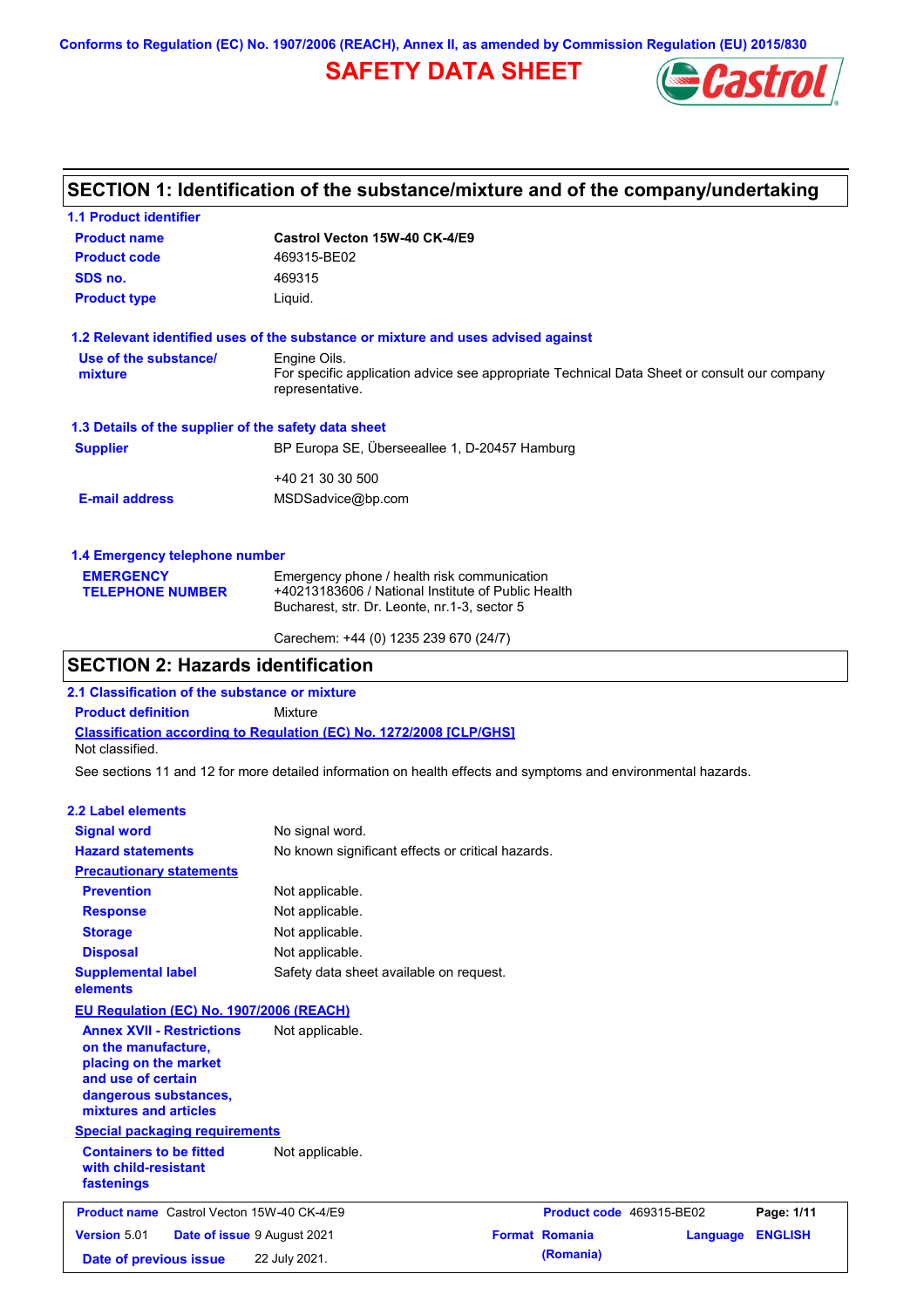## **SECTION 2: Hazards identification**

| <b>Tactile warning of danger</b>                                                                                         | Not applicable.                                                                                                                                                                                                          |
|--------------------------------------------------------------------------------------------------------------------------|--------------------------------------------------------------------------------------------------------------------------------------------------------------------------------------------------------------------------|
| 2.3 Other hazards                                                                                                        |                                                                                                                                                                                                                          |
| <b>Results of PBT and vPvB</b><br>assessment                                                                             | Product does not meet the criteria for PBT or vPvB according to Regulation (EC) No. 1907/2006,<br>Annex XIII.                                                                                                            |
| <b>Product meets the criteria</b><br>for PBT or vPvB according<br>to Regulation (EC) No.<br><b>1907/2006, Annex XIII</b> | This mixture does not contain any substances that are assessed to be a PBT or a vPvB.                                                                                                                                    |
| Other hazards which do<br>not result in classification                                                                   | Defatting to the skin.<br>USED ENGINE OILS<br>Used engine oil may contain hazardous components which have the potential to cause skin<br>cancer.<br>See Toxicological Information, section 11 of this Safety Data Sheet. |

Experimental data on one or more of the components has been used to determine all or part of the hazard classification of this product.

## **SECTION 3: Composition/information on ingredients**

Mixture

# **3.2 Mixtures**

**Product definition**

Highly refined base oil (IP 346 DMSO extract < 3%). Proprietary performance additives. **Product/ingredient** 

| <b>Product/ingredient</b><br>name                                                                          | <b>Identifiers</b>                                                                             | $\frac{9}{6}$ | <b>Regulation (EC) No.</b><br>1272/2008 [CLP]                      | <b>Type</b> |
|------------------------------------------------------------------------------------------------------------|------------------------------------------------------------------------------------------------|---------------|--------------------------------------------------------------------|-------------|
| Distillates (petroleum), hydrotreated<br>heavy paraffinic                                                  | REACH #: 01-2119484627-25 ≥75 - ≤90<br>EC: 265-157-1<br>CAS: 64742-54-7<br>Index: 649-467-00-8 |               | Not classified.                                                    | $[2]$       |
| Distillates (petroleum), solvent-<br>dewaxed heavy paraffinic                                              | REACH #: 01-2119471299-27 ≤5<br>EC: 265-169-7<br>CAS: 64742-65-0<br>Index: 649-474-00-6        |               | Not classified.                                                    | $[2]$       |
| Distillates (petroleum), hydrotreated<br>heavy paraffinic                                                  | REACH #: 01-2119484627-25 ≤5<br>EC: 265-157-1<br>CAS: 64742-54-7<br>Index: 649-467-00-8        |               | Asp. Tox. 1, H304                                                  | [1] [2]     |
| Distillates (petroleum), solvent-<br>dewaxed heavy paraffinic                                              | REACH #: 01-2119471299-27 ≤3<br>EC: 265-169-7<br>CAS: 64742-65-0<br>Index: 649-474-00-6        |               | Asp. Tox. 1, H304                                                  | [1] [2]     |
| reaction mass of isomers of:<br>C7-9-alkyl 3-(3,5-di-tert-butyl-<br>4-hydroxyphenyl)propionate             | REACH #: 01-0000015551-76 ≤3<br>EC: 406-040-9<br>CAS: 125643-61-0<br>Index: 607-530-00-7       |               | Aquatic Chronic 4, H413                                            | $[1]$       |
| Distillates (petroleum), solvent-<br>dewaxed light paraffinic                                              | REACH #: 01-2119480132-48 ≤3<br>EC: 265-159-2<br>CAS: 64742-56-9<br>Index: 649-469-00-9        |               | Asp. Tox. 1, H304                                                  | [1] [2]     |
| Paraffin oils (petroleum), catalytic<br>dewaxed heavy                                                      | REACH #: 01-2119487080-42 ≤3<br>EC: 265-174-4<br>CAS: 64742-70-7<br>Index: 649-477-00-2        |               | Asp. Tox. 1, H304                                                  | [1] [2]     |
| zinc bis[O-(6-methylheptyl)] bis[O-(sec-REACH #: 01-2119543726-33 $\leq$ 3<br>butyl)] bis(dithiophosphate) | EC: 298-577-9<br>CAS: 93819-94-4                                                               |               | Skin Irrit. 2, H315<br>Eye Dam. 1, H318<br>Aquatic Chronic 2, H411 | $[1]$       |
|                                                                                                            |                                                                                                |               |                                                                    |             |

**See Section 16 for the full text of the H statements declared above.**

**Type** 

|                        | <b>Product name</b> Castrol Vecton 15W-40 CK-4/E9 | <b>Product code</b> 469315-BE02 |                         | Page: 2/11 |
|------------------------|---------------------------------------------------|---------------------------------|-------------------------|------------|
| <b>Version</b> 5.01    | <b>Date of issue 9 August 2021</b>                | <b>Format Romania</b>           | <b>Language ENGLISH</b> |            |
| Date of previous issue | 22 July 2021.                                     | (Romania)                       |                         |            |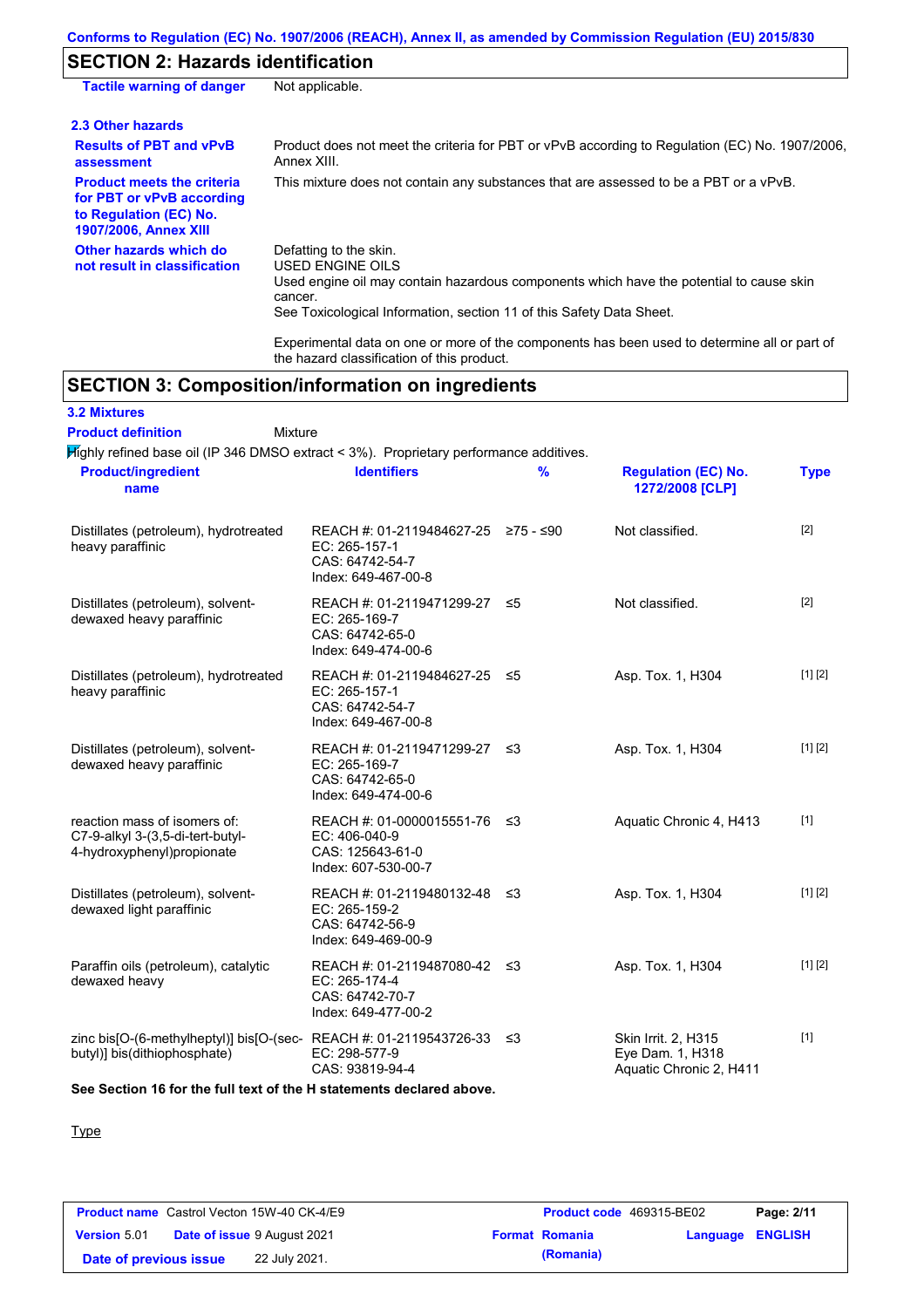## **SECTION 3: Composition/information on ingredients**

[1] Substance classified with a health or environmental hazard

[2] Substance with a workplace exposure limit

[3] Substance meets the criteria for PBT according to Regulation (EC) No. 1907/2006, Annex XIII

- [4] Substance meets the criteria for vPvB according to Regulation (EC) No. 1907/2006, Annex XIII
- [5] Substance of equivalent concern

[6] Additional disclosure due to company policy

Occupational exposure limits, if available, are listed in Section 8.

### **SECTION 4: First aid measures**

### **4.1 Description of first aid measures**

| Eye contact                       | In case of contact, immediately flush eyes with plenty of water for at least 15 minutes. Eyelids<br>should be held away from the eyeball to ensure thorough rinsing. Check for and remove any<br>contact lenses. Get medical attention. |
|-----------------------------------|-----------------------------------------------------------------------------------------------------------------------------------------------------------------------------------------------------------------------------------------|
| <b>Skin contact</b>               | Wash skin thoroughly with soap and water or use recognised skin cleanser. Remove<br>contaminated clothing and shoes. Wash clothing before reuse. Clean shoes thoroughly before<br>reuse. Get medical attention if irritation develops.  |
| <b>Inhalation</b>                 | If inhaled, remove to fresh air. Get medical attention if symptoms occur.                                                                                                                                                               |
| <b>Ingestion</b>                  | Do not induce vomiting unless directed to do so by medical personnel. Get medical attention if<br>symptoms occur.                                                                                                                       |
| <b>Protection of first-aiders</b> | No action shall be taken involving any personal risk or without suitable training. It may be<br>dangerous to the person providing aid to give mouth-to-mouth resuscitation.                                                             |

#### **4.2 Most important symptoms and effects, both acute and delayed**

See Section 11 for more detailed information on health effects and symptoms.

| <b>Potential acute health effects</b> |  |  |
|---------------------------------------|--|--|
|                                       |  |  |

| <b>Inhalation</b>   | Vapour inhalation under ambient conditions is not normally a problem due to low vapour<br>pressure.               |
|---------------------|-------------------------------------------------------------------------------------------------------------------|
| <b>Ingestion</b>    | No known significant effects or critical hazards.                                                                 |
| <b>Skin contact</b> | Defatting to the skin. May cause skin dryness and irritation.                                                     |
| Eye contact         | Not classified as an eye irritant. Based on data available for this or related materials.                         |
|                     | Delayed and immediate effects as well as chronic effects from short and long-term exposure                        |
| <b>Inhalation</b>   | Overexposure to the inhalation of airborne droplets or aerosols may cause irritation of the<br>respiratory tract. |
| <b>Ingestion</b>    | Ingestion of large quantities may cause nausea and diarrhoea.                                                     |
| <b>Skin contact</b> | Prolonged or repeated contact can defat the skin and lead to irritation and/or dermatitis.                        |
| Eye contact         | Potential risk of transient stinging or redness if accidental eye contact occurs.                                 |

#### **4.3 Indication of any immediate medical attention and special treatment needed**

**Notes to physician** Treatment should in general be symptomatic and directed to relieving any effects.

| 5.1 Extinguishing media                                                     |                                                                                                                                                                                                                                                                                                                                                                   |  |                          |                |            |
|-----------------------------------------------------------------------------|-------------------------------------------------------------------------------------------------------------------------------------------------------------------------------------------------------------------------------------------------------------------------------------------------------------------------------------------------------------------|--|--------------------------|----------------|------------|
| <b>Suitable extinguishing</b><br>media                                      | In case of fire, use foam, dry chemical or carbon dioxide extinguisher or spray.                                                                                                                                                                                                                                                                                  |  |                          |                |            |
| <b>Unsuitable extinguishing</b><br>media                                    | Do not use water jet. The use of a water jet may cause the fire to spread by splashing the<br>burning product.                                                                                                                                                                                                                                                    |  |                          |                |            |
| 5.2 Special hazards arising from the substance or mixture                   |                                                                                                                                                                                                                                                                                                                                                                   |  |                          |                |            |
| <b>Hazards from the</b><br>substance or mixture                             | In a fire or if heated, a pressure increase will occur and the container may burst.                                                                                                                                                                                                                                                                               |  |                          |                |            |
| <b>Hazardous combustion</b><br>products                                     | Combustion products may include the following:<br>carbon oxides (CO, CO <sub>2</sub> ) (carbon monoxide, carbon dioxide)                                                                                                                                                                                                                                          |  |                          |                |            |
| <b>5.3 Advice for firefighters</b>                                          |                                                                                                                                                                                                                                                                                                                                                                   |  |                          |                |            |
| <b>Special precautions for</b><br>fire-fighters                             | No action shall be taken involving any personal risk or without suitable training. Promptly<br>isolate the scene by removing all persons from the vicinity of the incident if there is a fire.                                                                                                                                                                    |  |                          |                |            |
| <b>Special protective</b><br>equipment for fire-fighters                    | Fire-fighters should wear appropriate protective equipment and self-contained breathing<br>apparatus (SCBA) with a full face-piece operated in positive pressure mode. Clothing for fire-<br>fighters (including helmets, protective boots and gloves) conforming to European standard EN<br>469 will provide a basic level of protection for chemical incidents. |  |                          |                |            |
| <b>Product name</b> Castrol Vecton 15W-40 CK-4/E9                           |                                                                                                                                                                                                                                                                                                                                                                   |  | Product code 469315-BE02 |                | Page: 3/11 |
| <b>Format Romania</b><br><b>Version 5.01</b><br>Date of issue 9 August 2021 |                                                                                                                                                                                                                                                                                                                                                                   |  | Language                 | <b>ENGLISH</b> |            |
| Date of previous issue                                                      | 22 July 2021.                                                                                                                                                                                                                                                                                                                                                     |  | (Romania)                |                |            |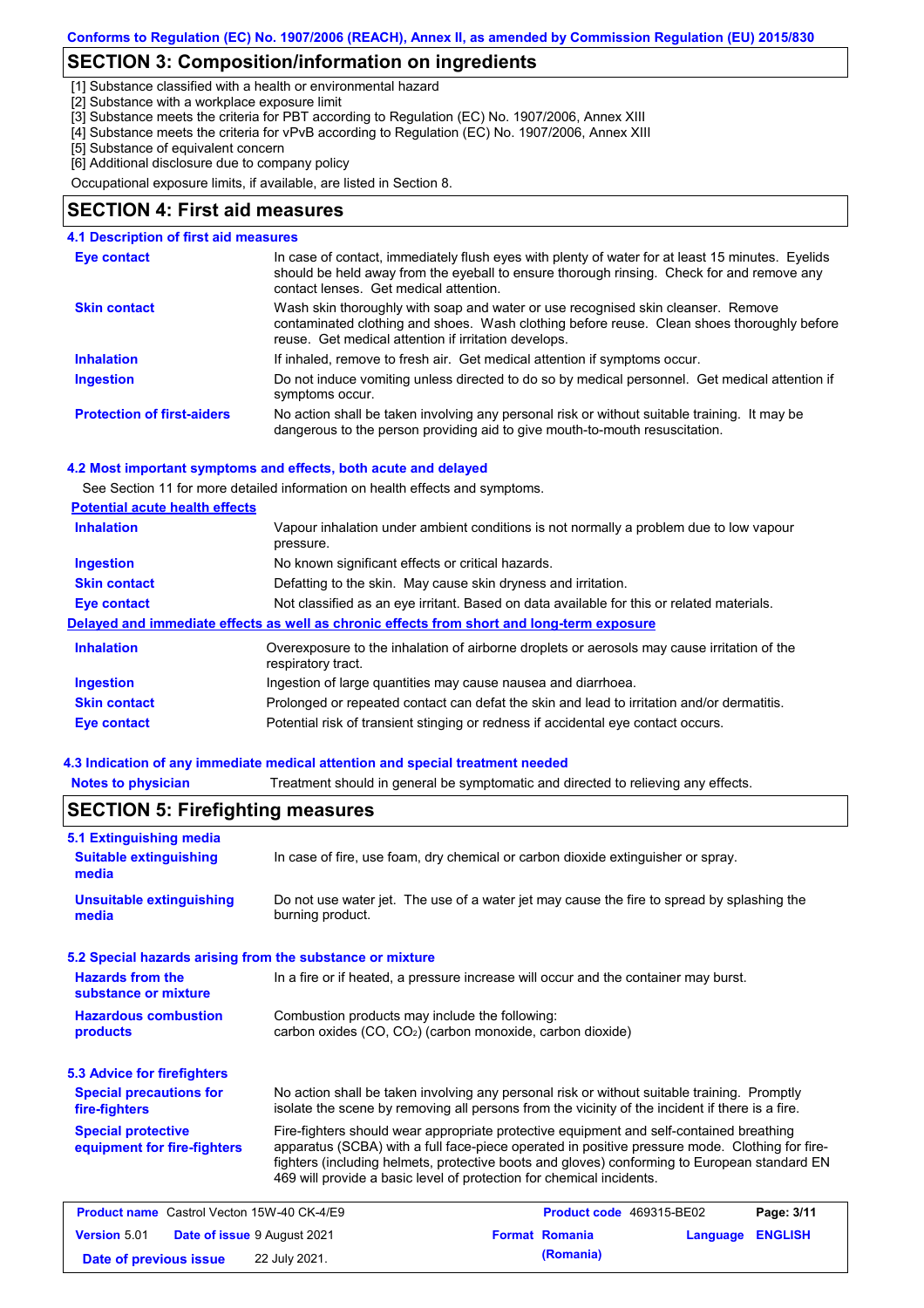## **SECTION 6: Accidental release measures**

|                                                          | 6.1 Personal precautions, protective equipment and emergency procedures                                                                                                                                                                                                                                                                                                                        |
|----------------------------------------------------------|------------------------------------------------------------------------------------------------------------------------------------------------------------------------------------------------------------------------------------------------------------------------------------------------------------------------------------------------------------------------------------------------|
| For non-emergency<br>personnel                           | No action shall be taken involving any personal risk or without suitable training. Evacuate<br>surrounding areas. Keep unnecessary and unprotected personnel from entering. Do not touch<br>or walk through spilt material. Floors may be slippery; use care to avoid falling. Put on<br>appropriate personal protective equipment.                                                            |
| For emergency responders                                 | Entry into a confined space or poorly ventilated area contaminated with vapour, mist or fume is<br>extremely hazardous without the correct respiratory protective equipment and a safe system of<br>work. Wear self-contained breathing apparatus. Wear a suitable chemical protective suit.<br>Chemical resistant boots. See also the information in "For non-emergency personnel".           |
| <b>6.2 Environmental</b><br>precautions                  | Avoid dispersal of spilt material and runoff and contact with soil, waterways, drains and sewers.<br>Inform the relevant authorities if the product has caused environmental pollution (sewers,<br>waterways, soil or air).                                                                                                                                                                    |
| 6.3 Methods and material for containment and cleaning up |                                                                                                                                                                                                                                                                                                                                                                                                |
| <b>Small spill</b>                                       | Stop leak if without risk. Move containers from spill area. Absorb with an inert material and<br>place in an appropriate waste disposal container. Dispose of via a licensed waste disposal<br>contractor.                                                                                                                                                                                     |
| <b>Large spill</b>                                       | Stop leak if without risk. Move containers from spill area. Prevent entry into sewers, water<br>courses, basements or confined areas. Contain and collect spillage with non-combustible,<br>absorbent material e.g. sand, earth, vermiculite or diatomaceous earth and place in container<br>for disposal according to local regulations. Dispose of via a licensed waste disposal contractor. |
| 6.4 Reference to other<br><b>sections</b>                | See Section 1 for emergency contact information.<br>See Section 5 for firefighting measures.<br>See Section 8 for information on appropriate personal protective equipment.<br>See Section 12 for environmental precautions.<br>See Section 13 for additional waste treatment information.                                                                                                     |

# **SECTION 7: Handling and storage**

## **7.1 Precautions for safe handling**

| <b>Protective measures</b>                                                           | Put on appropriate personal protective equipment.                                                                                                                                                                                                                                                                                                                                                                                                                                        |
|--------------------------------------------------------------------------------------|------------------------------------------------------------------------------------------------------------------------------------------------------------------------------------------------------------------------------------------------------------------------------------------------------------------------------------------------------------------------------------------------------------------------------------------------------------------------------------------|
| <b>Advice on general</b><br>occupational hygiene                                     | Eating, drinking and smoking should be prohibited in areas where this material is handled,<br>stored and processed. Wash thoroughly after handling. Remove contaminated clothing and<br>protective equipment before entering eating areas. See also Section 8 for additional<br>information on hygiene measures.                                                                                                                                                                         |
| <b>7.2 Conditions for safe</b><br>storage, including any<br><i>incompatibilities</i> | Store in accordance with local requiations. Store in a dry, cool and well-ventilated area, away<br>from incompatible materials (see Section 10). Keep away from heat and direct sunlight. Keep<br>container tightly closed and sealed until ready for use. Containers that have been opened must<br>be carefully resealed and kept upright to prevent leakage. Store and use only in equipment/<br>containers designed for use with this product. Do not store in unlabelled containers. |
| <b>Not suitable</b>                                                                  | Prolonged exposure to elevated temperature.                                                                                                                                                                                                                                                                                                                                                                                                                                              |
| 7.3 Specific end use(s)                                                              |                                                                                                                                                                                                                                                                                                                                                                                                                                                                                          |
| <b>Recommendations</b>                                                               | See section 1.2 and Exposure scenarios in annex, if applicable.                                                                                                                                                                                                                                                                                                                                                                                                                          |

# **SECTION 8: Exposure controls/personal protection**

| <b>Occupational exposure limits</b>                                                                  | No exposure limit value known.                                                                                                                                                                              |  |  |  |
|------------------------------------------------------------------------------------------------------|-------------------------------------------------------------------------------------------------------------------------------------------------------------------------------------------------------------|--|--|--|
| <b>Product/ingredient name</b>                                                                       | <b>Exposure limit values</b>                                                                                                                                                                                |  |  |  |
| Distillates (petroleum), hydrotreated heavy paraffinic                                               | HG 1218/2006 with subsequent modifications and additions<br>(Romania).<br>VLA: 5 mg/m <sup>3</sup> 8 hours. Issued/Revised: 10/2006<br>Short term: 10 mg/m <sup>3</sup> 15 minutes. Issued/Revised: 10/2006 |  |  |  |
| Distillates (petroleum), solvent-dewaxed heavy<br>paraffinic                                         | HG 1218/2006 with subsequent modifications and additions<br>(Romania).<br>VLA: 5 mg/m <sup>3</sup> 8 hours. Issued/Revised: 10/2006<br>Short term: 10 mg/m <sup>3</sup> 15 minutes. Issued/Revised: 10/2006 |  |  |  |
| Distillates (petroleum), hydrotreated heavy paraffinic                                               | HG 1218/2006 with subsequent modifications and additions<br>(Romania).<br>VLA: 5 mg/m <sup>3</sup> 8 hours. Issued/Revised: 10/2006<br>Short term: 10 mg/m <sup>3</sup> 15 minutes. Issued/Revised: 10/2006 |  |  |  |
| <b>Product name</b> Castrol Vecton 15W-40 CK-4/E9                                                    | Product code 469315-BE02<br>Page: 4/11                                                                                                                                                                      |  |  |  |
| <b>Version 5.01</b><br><b>Date of issue 9 August 2021</b><br>22 July 2021.<br>Date of previous issue | <b>ENGLISH</b><br><b>Format Romania</b><br>Language<br>(Romania)                                                                                                                                            |  |  |  |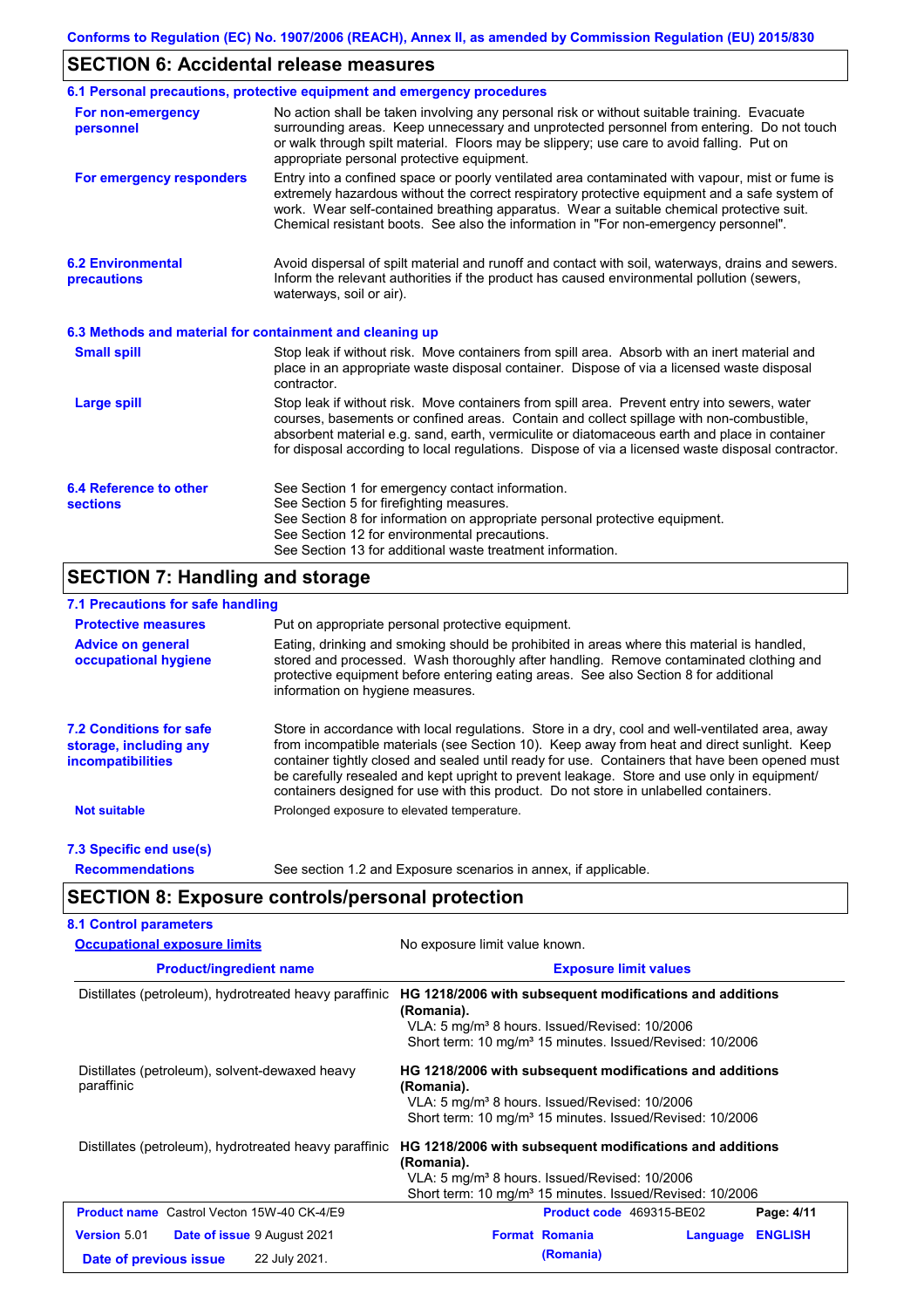## **SECTION 8: Exposure controls/personal protection**

| Distillates (petroleum), solvent-dewaxed heavy<br>paraffinic | HG 1218/2006 with subsequent modifications and additions<br>(Romania).                                                |  |  |  |
|--------------------------------------------------------------|-----------------------------------------------------------------------------------------------------------------------|--|--|--|
|                                                              | VLA: 5 mg/m <sup>3</sup> 8 hours. Issued/Revised: 10/2006                                                             |  |  |  |
|                                                              | Short term: 10 mg/m <sup>3</sup> 15 minutes. Issued/Revised: 10/2006                                                  |  |  |  |
| Distillates (petroleum), solvent-dewaxed light<br>paraffinic | HG 1218/2006 with subsequent modifications and additions<br>(Romania).                                                |  |  |  |
|                                                              | VLA: 5 mg/m <sup>3</sup> 8 hours. Issued/Revised: 10/2006                                                             |  |  |  |
|                                                              | Short term: 10 mg/m <sup>3</sup> 15 minutes. Issued/Revised: 10/2006                                                  |  |  |  |
| Paraffin oils (petroleum), catalytic dewaxed heavy           | HG 1218/2006 with subsequent modifications and additions                                                              |  |  |  |
|                                                              | (Romania).                                                                                                            |  |  |  |
|                                                              | VLA: 5 mg/m <sup>3</sup> 8 hours. Issued/Revised: 10/2006                                                             |  |  |  |
|                                                              | Short term: 10 mg/m <sup>3</sup> 15 minutes. Issued/Revised: 10/2006                                                  |  |  |  |
|                                                              | Whilst specific OFI s for certain components may be shown in this section other components may be present in any mist |  |  |  |

Whilst specific OELs for certain components may be shown in this section, other components may be present in any mist, vapour or dust produced. Therefore, the specific OELs may not be applicable to the product as a whole and are provided for guidance only.

**Recommended monitoring procedures** If this product contains ingredients with exposure limits, personal, workplace atmosphere or biological monitoring may be required to determine the effectiveness of the ventilation or other control measures and/or the necessity to use respiratory protective equipment. Reference should be made to monitoring standards, such as the following: European Standard EN 689 (Workplace atmospheres - Guidance for the assessment of exposure by inhalation to chemical agents for comparison with limit values and measurement strategy) European Standard EN 14042 (Workplace atmospheres - Guide for the application and use of procedures for the assessment of exposure to chemical and biological agents) European Standard EN 482 (Workplace atmospheres - General requirements for the performance of procedures for the measurement of chemical agents) Reference to national guidance documents for methods for the determination of hazardous substances will also be required.

#### **Derived No Effect Level**

No DNELs/DMELs available.

### **Predicted No Effect Concentration**

No PNECs available

| <b>8.2 Exposure controls</b>                      |                                                                                                                                                                                                                                                                                                                                                                                                                                                                                                                                                                                                                                                                                                                                                                                                                                                                                                                                                                                                         |                          |          |                |
|---------------------------------------------------|---------------------------------------------------------------------------------------------------------------------------------------------------------------------------------------------------------------------------------------------------------------------------------------------------------------------------------------------------------------------------------------------------------------------------------------------------------------------------------------------------------------------------------------------------------------------------------------------------------------------------------------------------------------------------------------------------------------------------------------------------------------------------------------------------------------------------------------------------------------------------------------------------------------------------------------------------------------------------------------------------------|--------------------------|----------|----------------|
| <b>Appropriate engineering</b><br><b>controls</b> | Provide exhaust ventilation or other engineering controls to keep the relevant airborne<br>concentrations below their respective occupational exposure limits.<br>All activities involving chemicals should be assessed for their risks to health, to ensure<br>exposures are adequately controlled. Personal protective equipment should only be considered<br>after other forms of control measures (e.g. engineering controls) have been suitably evaluated.<br>Personal protective equipment should conform to appropriate standards, be suitable for use, be<br>kept in good condition and properly maintained.<br>Your supplier of personal protective equipment should be consulted for advice on selection and<br>appropriate standards. For further information contact your national organisation for standards.<br>The final choice of protective equipment will depend upon a risk assessment. It is important to<br>ensure that all items of personal protective equipment are compatible. |                          |          |                |
| <b>Individual protection measures</b>             |                                                                                                                                                                                                                                                                                                                                                                                                                                                                                                                                                                                                                                                                                                                                                                                                                                                                                                                                                                                                         |                          |          |                |
| <b>Hygiene measures</b>                           | Wash hands, forearms and face thoroughly after handling chemical products, before eating,<br>smoking and using the lavatory and at the end of the working period. Ensure that eyewash<br>stations and safety showers are close to the workstation location.                                                                                                                                                                                                                                                                                                                                                                                                                                                                                                                                                                                                                                                                                                                                             |                          |          |                |
| <b>Respiratory protection</b>                     | In case of insufficient ventilation, wear suitable respiratory equipment.<br>The correct choice of respiratory protection depends upon the chemicals being handled, the<br>conditions of work and use, and the condition of the respiratory equipment. Safety procedures<br>should be developed for each intended application. Respiratory protection equipment should<br>therefore be chosen in consultation with the supplier/manufacturer and with a full assessment<br>of the working conditions.                                                                                                                                                                                                                                                                                                                                                                                                                                                                                                   |                          |          |                |
| <b>Eye/face protection</b>                        | Safety glasses with side shields.                                                                                                                                                                                                                                                                                                                                                                                                                                                                                                                                                                                                                                                                                                                                                                                                                                                                                                                                                                       |                          |          |                |
| <b>Skin protection</b>                            |                                                                                                                                                                                                                                                                                                                                                                                                                                                                                                                                                                                                                                                                                                                                                                                                                                                                                                                                                                                                         |                          |          |                |
| <b>Hand protection</b>                            | <b>General Information:</b>                                                                                                                                                                                                                                                                                                                                                                                                                                                                                                                                                                                                                                                                                                                                                                                                                                                                                                                                                                             |                          |          |                |
|                                                   | Because specific work environments and material handling practices vary, safety procedures<br>should be developed for each intended application. The correct choice of protective gloves<br>depends upon the chemicals being handled, and the conditions of work and use. Most gloves<br>provide protection for only a limited time before they must be discarded and replaced (even the<br>best chemically resistant gloves will break down after repeated chemical exposures).                                                                                                                                                                                                                                                                                                                                                                                                                                                                                                                        |                          |          |                |
|                                                   | Gloves should be chosen in consultation with the supplier / manufacturer and taking account of                                                                                                                                                                                                                                                                                                                                                                                                                                                                                                                                                                                                                                                                                                                                                                                                                                                                                                          |                          |          |                |
| <b>Product name</b> Castrol Vecton 15W-40 CK-4/E9 |                                                                                                                                                                                                                                                                                                                                                                                                                                                                                                                                                                                                                                                                                                                                                                                                                                                                                                                                                                                                         | Product code 469315-BE02 |          | Page: 5/11     |
| <b>Version 5.01</b>                               | Date of issue 9 August 2021                                                                                                                                                                                                                                                                                                                                                                                                                                                                                                                                                                                                                                                                                                                                                                                                                                                                                                                                                                             | <b>Format Romania</b>    | Language | <b>ENGLISH</b> |
| Date of previous issue                            | 22 July 2021.                                                                                                                                                                                                                                                                                                                                                                                                                                                                                                                                                                                                                                                                                                                                                                                                                                                                                                                                                                                           | (Romania)                |          |                |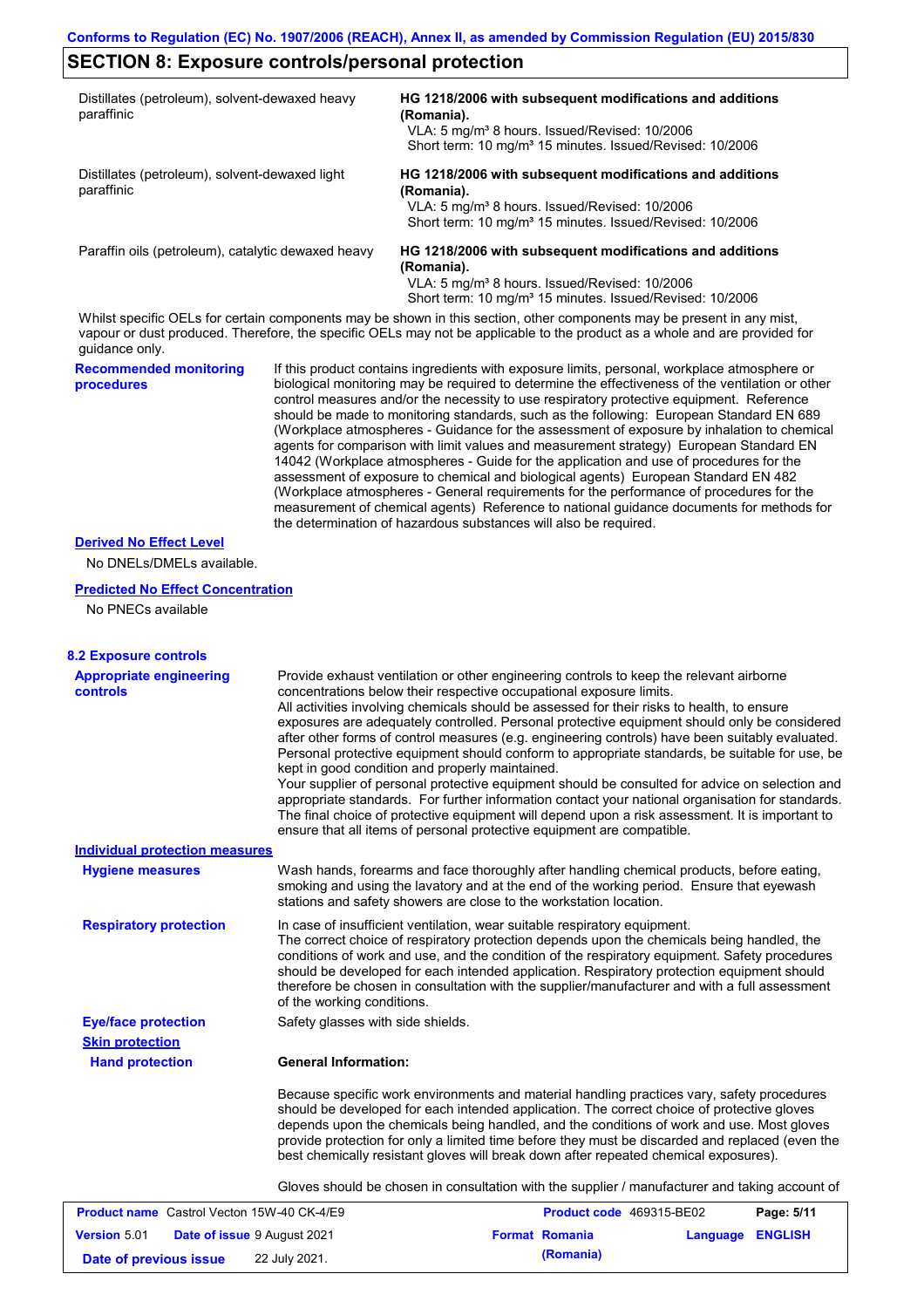# **SECTION 8: Exposure controls/personal protection**

a full assessment of the working conditions.

Recommended: Nitrile gloves. **Breakthrough time:**

|                                                   |                                                                                                                                                                                                                                                                                                     | Breakthrough time data are generated by glove manufacturers under laboratory test conditions<br>and represent how long a glove can be expected to provide effective permeation resistance. It<br>is important when following breakthrough time recommendations that actual workplace<br>conditions are taken into account. Always consult with your glove supplier for up-to-date<br>technical information on breakthrough times for the recommended glove type.<br>Our recommendations on the selection of gloves are as follows:                                                                                                                |                         |  |  |
|---------------------------------------------------|-----------------------------------------------------------------------------------------------------------------------------------------------------------------------------------------------------------------------------------------------------------------------------------------------------|---------------------------------------------------------------------------------------------------------------------------------------------------------------------------------------------------------------------------------------------------------------------------------------------------------------------------------------------------------------------------------------------------------------------------------------------------------------------------------------------------------------------------------------------------------------------------------------------------------------------------------------------------|-------------------------|--|--|
|                                                   | Continuous contact:                                                                                                                                                                                                                                                                                 |                                                                                                                                                                                                                                                                                                                                                                                                                                                                                                                                                                                                                                                   |                         |  |  |
|                                                   | can be obtained.<br>replacement regimes are determined and adhered to.                                                                                                                                                                                                                              | Gloves with a minimum breakthrough time of 240 minutes, or >480 minutes if suitable gloves<br>If suitable gloves are not available to offer that level of protection, gloves with shorter<br>breakthrough times may be acceptable as long as appropriate glove maintenance and                                                                                                                                                                                                                                                                                                                                                                    |                         |  |  |
|                                                   | Short-term / splash protection:                                                                                                                                                                                                                                                                     |                                                                                                                                                                                                                                                                                                                                                                                                                                                                                                                                                                                                                                                   |                         |  |  |
|                                                   | Recommended breakthrough times as above.<br>be determined and rigorously followed.                                                                                                                                                                                                                  | It is recognised that for short-term, transient exposures, gloves with shorter breakthrough times<br>may commonly be used. Therefore, appropriate maintenance and replacement regimes must                                                                                                                                                                                                                                                                                                                                                                                                                                                        |                         |  |  |
|                                                   | <b>Glove Thickness:</b>                                                                                                                                                                                                                                                                             |                                                                                                                                                                                                                                                                                                                                                                                                                                                                                                                                                                                                                                                   |                         |  |  |
|                                                   |                                                                                                                                                                                                                                                                                                     | For general applications, we recommend gloves with a thickness typically greater than 0.35 mm.                                                                                                                                                                                                                                                                                                                                                                                                                                                                                                                                                    |                         |  |  |
|                                                   |                                                                                                                                                                                                                                                                                                     | It should be emphasised that glove thickness is not necessarily a good predictor of glove<br>resistance to a specific chemical, as the permeation efficiency of the glove will be dependent<br>on the exact composition of the glove material. Therefore, glove selection should also be based<br>on consideration of the task requirements and knowledge of breakthrough times.<br>Glove thickness may also vary depending on the glove manufacturer, the glove type and the<br>glove model. Therefore, the manufacturers' technical data should always be taken into account<br>to ensure selection of the most appropriate glove for the task. |                         |  |  |
|                                                   | Note: Depending on the activity being conducted, gloves of varying thickness may be required<br>for specific tasks. For example:                                                                                                                                                                    |                                                                                                                                                                                                                                                                                                                                                                                                                                                                                                                                                                                                                                                   |                         |  |  |
|                                                   |                                                                                                                                                                                                                                                                                                     | • Thinner gloves (down to 0.1 mm or less) may be required where a high degree of manual<br>dexterity is needed. However, these gloves are only likely to give short duration protection and<br>would normally be just for single use applications, then disposed of.                                                                                                                                                                                                                                                                                                                                                                              |                         |  |  |
|                                                   |                                                                                                                                                                                                                                                                                                     | • Thicker gloves (up to 3 mm or more) may be required where there is a mechanical (as well<br>as a chemical) risk i.e. where there is abrasion or puncture potential.                                                                                                                                                                                                                                                                                                                                                                                                                                                                             |                         |  |  |
| <b>Skin and body</b>                              | Use of protective clothing is good industrial practice.<br>product.<br>will be required.                                                                                                                                                                                                            | Personal protective equipment for the body should be selected based on the task being<br>performed and the risks involved and should be approved by a specialist before handling this<br>Cotton or polyester/cotton overalls will only provide protection against light superficial<br>contamination that will not soak through to the skin. Overalls should be laundered on a regular<br>basis. When the risk of skin exposure is high (e.g. when cleaning up spillages or if there is a<br>risk of splashing) then chemical resistant aprons and/or impervious chemical suits and boots                                                         |                         |  |  |
| <b>Refer to standards:</b>                        | Respiratory protection: EN 529<br>Gloves: EN 420, EN 374<br>Eye protection: EN 166<br>Filtering half-mask: EN 149<br>Filtering half-mask with valve: EN 405<br>Half-mask: EN 140 plus filter<br>Full-face mask: EN 136 plus filter<br>Particulate filters: EN 143<br>Gas/combined filters: EN 14387 |                                                                                                                                                                                                                                                                                                                                                                                                                                                                                                                                                                                                                                                   |                         |  |  |
| <b>Environmental exposure</b><br><b>controls</b>  | reduce emissions to acceptable levels.                                                                                                                                                                                                                                                              | Emissions from ventilation or work process equipment should be checked to ensure they<br>comply with the requirements of environmental protection legislation. In some cases, fume<br>scrubbers, filters or engineering modifications to the process equipment will be necessary to                                                                                                                                                                                                                                                                                                                                                               |                         |  |  |
| <b>Product name</b> Castrol Vecton 15W-40 CK-4/E9 |                                                                                                                                                                                                                                                                                                     | Product code 469315-BE02                                                                                                                                                                                                                                                                                                                                                                                                                                                                                                                                                                                                                          | Page: 6/11              |  |  |
| <b>Version 5.01</b>                               | Date of issue 9 August 2021                                                                                                                                                                                                                                                                         | <b>Format Romania</b>                                                                                                                                                                                                                                                                                                                                                                                                                                                                                                                                                                                                                             | <b>Language ENGLISH</b> |  |  |
| Date of previous issue                            | 22 July 2021.                                                                                                                                                                                                                                                                                       | (Romania)                                                                                                                                                                                                                                                                                                                                                                                                                                                                                                                                                                                                                                         |                         |  |  |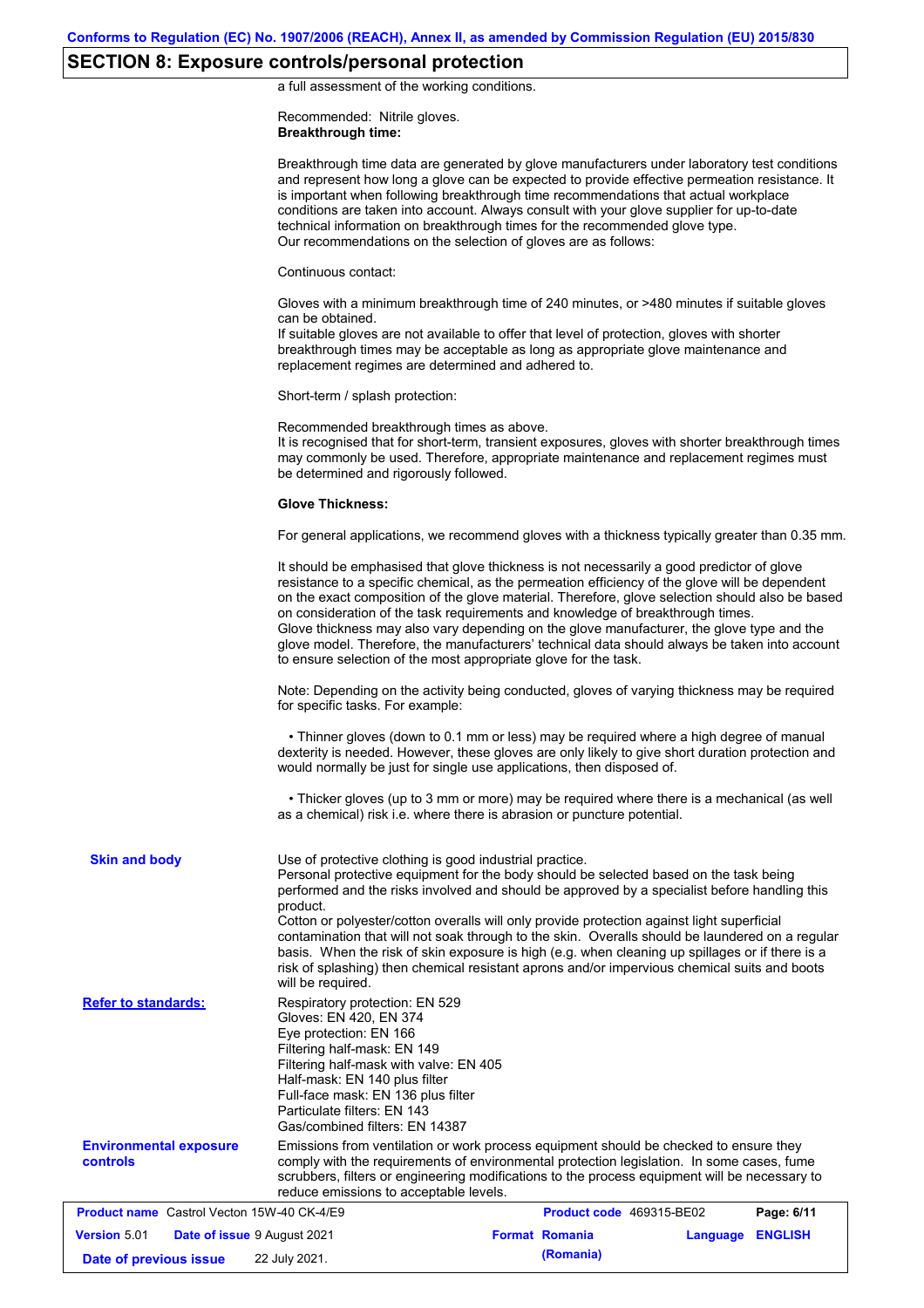## **SECTION 9: Physical and chemical properties**

**9.1 Information on basic physical and chemical properties**

| <b>Appearance</b>                                      |                                                                                                                                                                             |
|--------------------------------------------------------|-----------------------------------------------------------------------------------------------------------------------------------------------------------------------------|
| <b>Physical state</b>                                  | Liquid.                                                                                                                                                                     |
| <b>Colour</b>                                          | Amber. [Light]                                                                                                                                                              |
| <b>Odour</b>                                           | Not available. Not tested.                                                                                                                                                  |
| <b>Odour threshold</b>                                 | Not available. Not tested.                                                                                                                                                  |
| pH                                                     | Not applicable. Based on Solubility in Water (insoluble in water.).                                                                                                         |
| <b>Melting point/freezing point</b>                    | Not applicable. Based on Composition/information on ingredients.                                                                                                            |
| Initial boiling point and boiling<br>range             | Not available. Not tested.                                                                                                                                                  |
| <b>Pour point</b>                                      | $-36 °C$                                                                                                                                                                    |
| <b>Flash point</b>                                     | Closed cup: 205°C (401°F) [Pensky-Martens.]                                                                                                                                 |
| <b>Evaporation rate</b>                                | Not relevant/applicable due to nature of the product. Based on low volatility.                                                                                              |
| <b>Flammability (solid, gas)</b>                       | Not applicable. Based on physical state.                                                                                                                                    |
| <b>Upper/lower flammability or</b><br>explosive limits | Not available. Not tested.                                                                                                                                                  |
| <b>Vapour pressure</b>                                 | <0.01 kPa (<0.075 mm Hg) [20°C (68°F)]                                                                                                                                      |
| <b>Vapour density</b>                                  | $>1$ [Air = 1]                                                                                                                                                              |
| <b>Relative density</b>                                | $<$ 1                                                                                                                                                                       |
| <b>Density</b>                                         | $\leq$ 1000 kg/m <sup>3</sup> ( $\leq$ 1 g/cm <sup>3</sup> ) at 15 <sup>°</sup> C                                                                                           |
| <b>Solubility(ies)</b>                                 | insoluble in water.                                                                                                                                                         |
| <b>Partition coefficient: n-octanol/</b><br>water      | Not applicable. Substance is a hydrocarbon UVCB. Standard tests for this endpoint are<br>intended for single substances and are not appropriate for this complex substance. |
| <b>Auto-ignition temperature</b>                       | Not available. Not tested.                                                                                                                                                  |
| <b>Decomposition temperature</b>                       | Not observed to decompose by final boiling point                                                                                                                            |
| <b>Viscosity</b>                                       | Kinematic: 107.6 mm <sup>2</sup> /s (107.6 cSt) at $40^{\circ}$ C<br>Kinematic: 14.6 to 15.2 mm <sup>2</sup> /s (14.6 to 15.2 cSt) at 100°C                                 |
| <b>Explosive properties</b>                            | Not considered explosive based on structural and oxygen balance considerations.                                                                                             |
| <b>Oxidising properties</b>                            | Not considered oxidizing based on structural considerations.                                                                                                                |

#### **9.2 Other information**

No additional information.

# **SECTION 10: Stability and reactivity**

| <b>10.1 Reactivity</b>                            | No specific test data available for this product. Refer to Conditions to avoid and Incompatible<br>materials for additional information.                                |
|---------------------------------------------------|-------------------------------------------------------------------------------------------------------------------------------------------------------------------------|
| <b>10.2 Chemical stability</b>                    | The product is stable.                                                                                                                                                  |
| <b>10.3 Possibility of</b><br>hazardous reactions | Under normal conditions of storage and use, hazardous reactions will not occur.<br>Under normal conditions of storage and use, hazardous polymerisation will not occur. |
| <b>10.4 Conditions to avoid</b>                   | Avoid all possible sources of ignition (spark or flame).                                                                                                                |
| <b>10.5 Incompatible materials</b>                | Reactive or incompatible with the following materials: oxidising materials.                                                                                             |
| <b>10.6 Hazardous</b><br>decomposition products   | Under normal conditions of storage and use, hazardous decomposition products should not be<br>produced.                                                                 |

## **SECTION 11: Toxicological information**

**11.1 Information on toxicological effects Acute toxicity estimates**

| <b>Product name</b> Castrol Vecton 15W-40 CK-4/E9 |  | <b>Product code</b> 469315-BE02    |  | Page: 7/11            |                  |  |
|---------------------------------------------------|--|------------------------------------|--|-----------------------|------------------|--|
| <b>Version 5.01</b>                               |  | <b>Date of issue 9 August 2021</b> |  | <b>Format Romania</b> | Language ENGLISH |  |
| Date of previous issue                            |  | 22 July 2021.                      |  | (Romania)             |                  |  |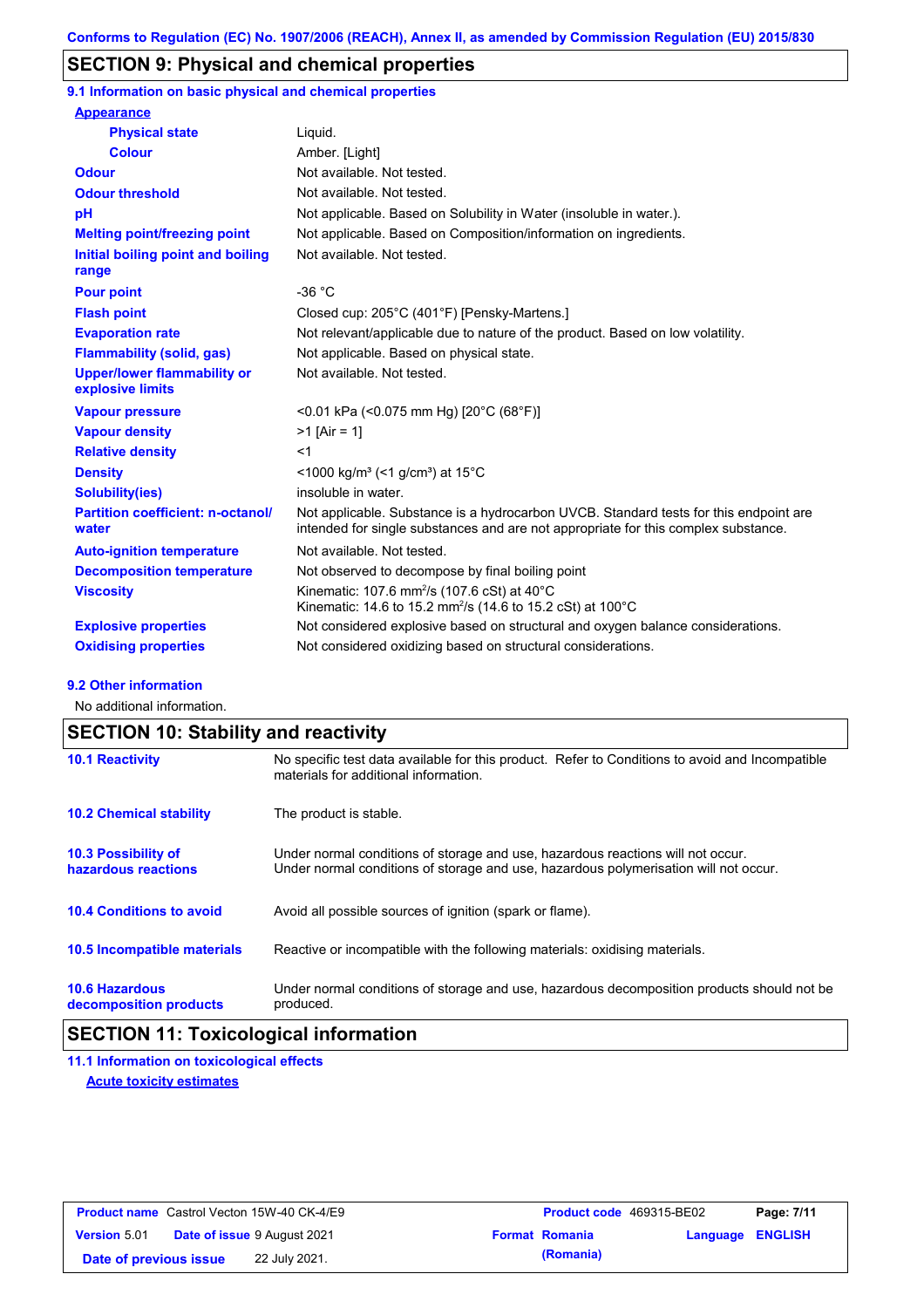# **Conforms to Regulation (EC) No. 1907/2006 (REACH), Annex II, as amended by Commission Regulation (EU) 2015/830**

# **SECTION 11: Toxicological information**

| <b>Product/ingredient name</b>                                                             |                                                                                                                                                                                                                                                                                                                                                                                                          | Oral (mg/<br>kg)                                                                           | <b>Dermal</b><br>(mg/kg) | <b>Inhalation</b><br>(gases)<br>(ppm) | <b>Inhalation</b><br>(vapours)<br>(mg/l) | <b>Inhalation</b><br>(dusts)<br>and mists)<br>(mg/l) |
|--------------------------------------------------------------------------------------------|----------------------------------------------------------------------------------------------------------------------------------------------------------------------------------------------------------------------------------------------------------------------------------------------------------------------------------------------------------------------------------------------------------|--------------------------------------------------------------------------------------------|--------------------------|---------------------------------------|------------------------------------------|------------------------------------------------------|
| Phosphorodithioic acid, mixed O,O-bis(sec-Bu and<br>isooctyl) esters, zinc salts           |                                                                                                                                                                                                                                                                                                                                                                                                          | 2500                                                                                       | N/A                      | N/A                                   | N/A                                      | N/A                                                  |
| <b>Information on likely</b><br>routes of exposure                                         | Routes of entry anticipated: Dermal, Inhalation.                                                                                                                                                                                                                                                                                                                                                         |                                                                                            |                          |                                       |                                          |                                                      |
| <b>Potential acute health effects</b>                                                      |                                                                                                                                                                                                                                                                                                                                                                                                          |                                                                                            |                          |                                       |                                          |                                                      |
| <b>Inhalation</b>                                                                          | Vapour inhalation under ambient conditions is not normally a problem due to low vapour<br>pressure.                                                                                                                                                                                                                                                                                                      |                                                                                            |                          |                                       |                                          |                                                      |
| <b>Ingestion</b>                                                                           | No known significant effects or critical hazards.                                                                                                                                                                                                                                                                                                                                                        |                                                                                            |                          |                                       |                                          |                                                      |
| <b>Skin contact</b>                                                                        | Defatting to the skin. May cause skin dryness and irritation.                                                                                                                                                                                                                                                                                                                                            |                                                                                            |                          |                                       |                                          |                                                      |
| <b>Eye contact</b>                                                                         | Not classified as an eye irritant. Based on data available for this or related materials.                                                                                                                                                                                                                                                                                                                |                                                                                            |                          |                                       |                                          |                                                      |
| <b>Symptoms related to the physical, chemical and toxicological characteristics</b>        |                                                                                                                                                                                                                                                                                                                                                                                                          |                                                                                            |                          |                                       |                                          |                                                      |
| <b>Inhalation</b>                                                                          | No specific data.                                                                                                                                                                                                                                                                                                                                                                                        |                                                                                            |                          |                                       |                                          |                                                      |
| <b>Ingestion</b>                                                                           | No specific data.                                                                                                                                                                                                                                                                                                                                                                                        |                                                                                            |                          |                                       |                                          |                                                      |
| <b>Skin contact</b>                                                                        | Adverse symptoms may include the following:<br>irritation<br>dryness<br>cracking                                                                                                                                                                                                                                                                                                                         |                                                                                            |                          |                                       |                                          |                                                      |
| <b>Eye contact</b>                                                                         | No specific data.                                                                                                                                                                                                                                                                                                                                                                                        |                                                                                            |                          |                                       |                                          |                                                      |
| Delayed and immediate effects as well as chronic effects from short and long-term exposure |                                                                                                                                                                                                                                                                                                                                                                                                          |                                                                                            |                          |                                       |                                          |                                                      |
| <b>Inhalation</b>                                                                          | Overexposure to the inhalation of airborne droplets or aerosols may cause irritation of the<br>respiratory tract.                                                                                                                                                                                                                                                                                        |                                                                                            |                          |                                       |                                          |                                                      |
| <b>Ingestion</b>                                                                           | Ingestion of large quantities may cause nausea and diarrhoea.                                                                                                                                                                                                                                                                                                                                            |                                                                                            |                          |                                       |                                          |                                                      |
| <b>Skin contact</b>                                                                        |                                                                                                                                                                                                                                                                                                                                                                                                          | Prolonged or repeated contact can defat the skin and lead to irritation and/or dermatitis. |                          |                                       |                                          |                                                      |
| <b>Eye contact</b>                                                                         |                                                                                                                                                                                                                                                                                                                                                                                                          | Potential risk of transient stinging or redness if accidental eye contact occurs.          |                          |                                       |                                          |                                                      |
| <b>Potential chronic health effects</b>                                                    |                                                                                                                                                                                                                                                                                                                                                                                                          |                                                                                            |                          |                                       |                                          |                                                      |
| General                                                                                    | USED ENGINE OILS<br>Combustion products resulting from the operation of internal combustion engines contaminate<br>engine oils during use. Used engine oil may contain hazardous components which have the<br>potential to cause skin cancer. Frequent or prolonged contact with all types and makes of used<br>engine oil must therefore be avoided and a high standard of personal hygiene maintained. |                                                                                            |                          |                                       |                                          |                                                      |
| <b>Carcinogenicity</b>                                                                     | No known significant effects or critical hazards.                                                                                                                                                                                                                                                                                                                                                        |                                                                                            |                          |                                       |                                          |                                                      |
| <b>Mutagenicity</b>                                                                        | No known significant effects or critical hazards.                                                                                                                                                                                                                                                                                                                                                        |                                                                                            |                          |                                       |                                          |                                                      |
| <b>Developmental effects</b>                                                               | No known significant effects or critical hazards.                                                                                                                                                                                                                                                                                                                                                        |                                                                                            |                          |                                       |                                          |                                                      |
| <b>Fertility effects</b>                                                                   | No known significant effects or critical hazards.                                                                                                                                                                                                                                                                                                                                                        |                                                                                            |                          |                                       |                                          |                                                      |

## **SECTION 12: Ecological information**

**12.1 Toxicity**

**Environmental hazards** Not classified as dangerous

### **12.2 Persistence and degradability**

Expected to be biodegradable.

### **12.3 Bioaccumulative potential**

This product is not expected to bioaccumulate through food chains in the environment.

| <b>12.4 Mobility in soil</b>                                         |                                                                      |
|----------------------------------------------------------------------|----------------------------------------------------------------------|
| <b>Soil/water partition</b><br><b>coefficient</b> (K <sub>oc</sub> ) | Not available.                                                       |
| <b>Mobility</b>                                                      | Spillages may penetrate the soil causing ground water contamination. |

### **12.5 Results of PBT and vPvB assessment**

Product does not meet the criteria for PBT or vPvB according to Regulation (EC) No. 1907/2006, Annex XIII.

### **12.6 Other adverse effects**

| <b>Product name</b> Castrol Vecton 15W-40 CK-4/E9 |  | <b>Product code</b> 469315-BE02    |                       | Page: 8/11       |  |
|---------------------------------------------------|--|------------------------------------|-----------------------|------------------|--|
| <b>Version 5.01</b>                               |  | <b>Date of issue 9 August 2021</b> | <b>Format Romania</b> | Language ENGLISH |  |
| Date of previous issue                            |  | 22 July 2021.                      | (Romania)             |                  |  |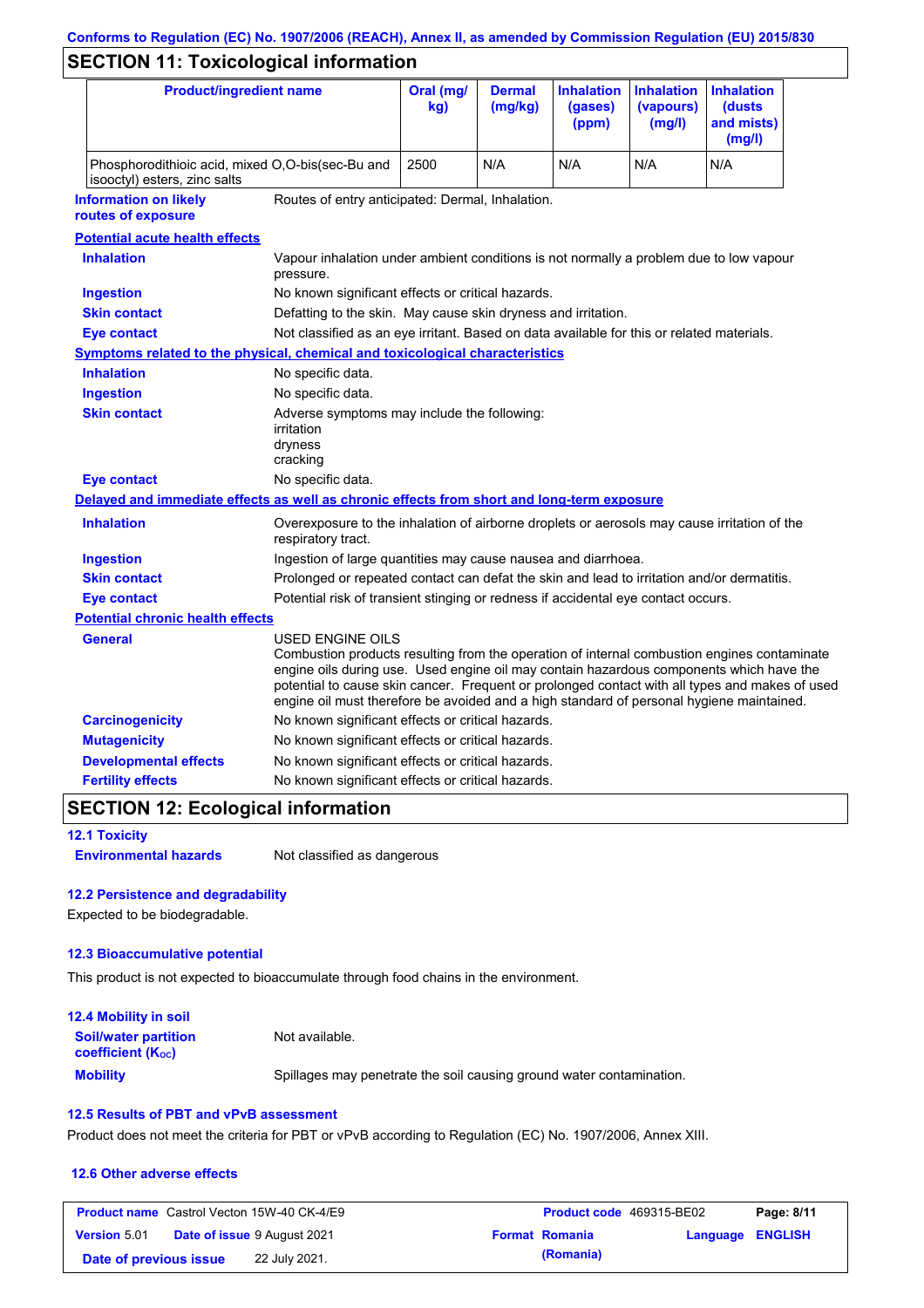## **SECTION 12: Ecological information**

**Other ecological information**

Spills may form a film on water surfaces causing physical damage to organisms. Oxygen transfer could also be impaired.

## **SECTION 13: Disposal considerations**

| <b>13.1 Waste treatment methods</b> |                                                                                                                                                                      |
|-------------------------------------|----------------------------------------------------------------------------------------------------------------------------------------------------------------------|
| <b>Product</b>                      |                                                                                                                                                                      |
| <b>Methods of disposal</b>          | Where possible, arrange for product to be recycled. Dispose of via an authorised person/<br>licensed waste disposal contractor in accordance with local regulations. |
| <b>Hazardous waste</b>              | Yes.                                                                                                                                                                 |

**European waste catalogue (EWC)**

| Waste code | <b>Waste designation</b>                |
|------------|-----------------------------------------|
| $130208*$  | other engine, gear and lubricating oils |

However, deviation from the intended use and/or the presence of any potential contaminants may require an alternative waste disposal code to be assigned by the end user.

#### **Packaging Methods of disposal Special precautions** Where possible, arrange for product to be recycled. Dispose of via an authorised person/ licensed waste disposal contractor in accordance with local regulations. This material and its container must be disposed of in a safe way. Care should be taken when handling emptied containers that have not been cleaned or rinsed out. Empty containers or liners may retain some product residues. Empty containers represent a fire hazard as they may contain flammable product residues and vapour. Never weld, solder or braze empty containers. Avoid dispersal of spilt material and runoff and contact with soil, waterways, drains and sewers. **References** Commission 2014/955/EU Directive 2008/98/EC

## **SECTION 14: Transport information**

|                                           | <b>ADR/RID</b> | <b>ADN</b>     | <b>IMDG</b>    | <b>IATA</b>    |  |  |  |
|-------------------------------------------|----------------|----------------|----------------|----------------|--|--|--|
| 14.1 UN number                            | Not regulated. | Not regulated. | Not regulated. | Not regulated. |  |  |  |
| 14.2 UN proper<br>shipping name           |                |                | ۳              |                |  |  |  |
| <b>14.3 Transport</b><br>hazard class(es) |                |                | -              |                |  |  |  |
| 14.4 Packing<br>group                     |                |                | -              |                |  |  |  |
| 14.5<br><b>Environmental</b><br>hazards   | No.            | No.            | No.            | No.            |  |  |  |
| <b>Additional</b><br><b>information</b>   |                |                |                |                |  |  |  |

**14.6 Special precautions for user** Not available.

**14.7 Transport in bulk according to IMO instruments** Not available.

### **SECTION 15: Regulatory information**

**15.1 Safety, health and environmental regulations/legislation specific for the substance or mixture EU Regulation (EC) No. 1907/2006 (REACH) Annex XIV - List of substances subject to authorisation Substances of very high concern** None of the components are listed. None of the components are listed. **Annex XIV Product name** Castrol Vecton 15W-40 CK-4/E9 **Product Code 469315-BE02 Page: 9/11 Version** 5.01 **Date of issue** 9 August 2021 **Format Romania Language ENGLISH Date of previous issue 22 July 2021. (Romania) (Romania)**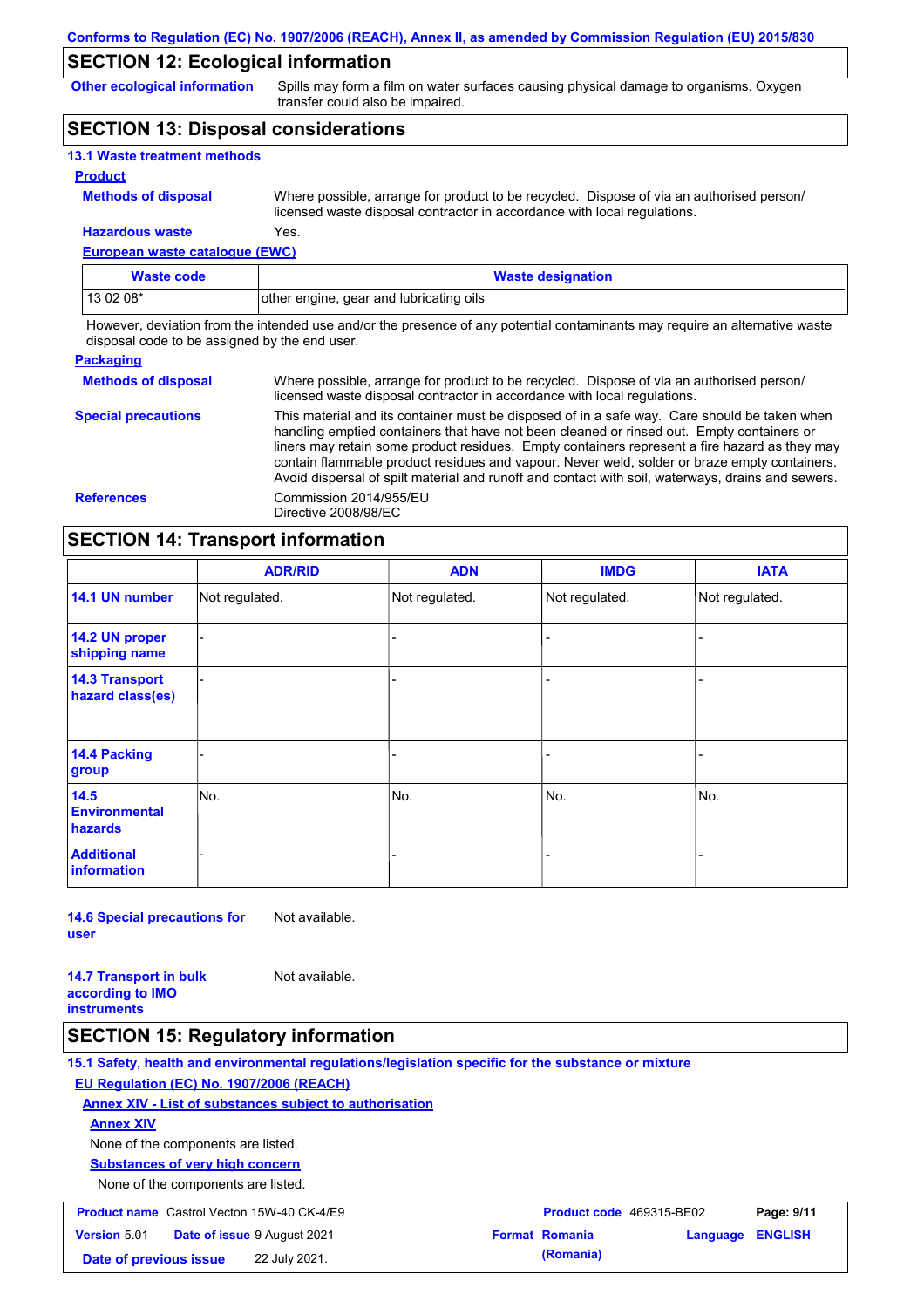# **SECTION 15: Regulatory information**

| EU Regulation (EC) No. 1907/2006 (REACH)                                                                                                                 |                                                                                                                                |
|----------------------------------------------------------------------------------------------------------------------------------------------------------|--------------------------------------------------------------------------------------------------------------------------------|
| <b>Annex XVII - Restrictions</b><br>on the manufacture.<br>placing on the market<br>and use of certain<br>dangerous substances,<br>mixtures and articles | Not applicable.                                                                                                                |
| <b>Other regulations</b>                                                                                                                                 |                                                                                                                                |
| <b>REACH Status</b>                                                                                                                                      | The company, as identified in Section 1, sells this product in the EU in compliance with the<br>current requirements of REACH. |
| <b>United States inventory</b><br>(TSCA 8b)                                                                                                              | At least one component is not listed.                                                                                          |
| <b>Australia inventory (AICS)</b>                                                                                                                        | At least one component is not listed.                                                                                          |
| <b>Canada inventory</b>                                                                                                                                  | At least one component is not listed.                                                                                          |
| <b>China inventory (IECSC)</b>                                                                                                                           | At least one component is not listed.                                                                                          |
| <b>Japan inventory (ENCS)</b>                                                                                                                            | At least one component is not listed.                                                                                          |
| <b>Korea inventory (KECI)</b>                                                                                                                            | All components are listed or exempted.                                                                                         |
| <b>Philippines inventory</b><br>(PICCS)                                                                                                                  | At least one component is not listed.                                                                                          |
| <b>Taiwan Chemical</b><br><b>Substances Inventory</b><br>(TCSI)                                                                                          | At least one component is not listed.                                                                                          |
| Ozone depleting substances (1005/2009/EU)<br>Not listed.                                                                                                 |                                                                                                                                |
| <b>Prior Informed Consent (PIC) (649/2012/EU)</b><br>Not listed.                                                                                         |                                                                                                                                |
| <b>EU - Water framework directive - Priority substances</b>                                                                                              |                                                                                                                                |
| None of the components are listed.                                                                                                                       |                                                                                                                                |
| <b>Seveso Directive</b>                                                                                                                                  |                                                                                                                                |
| This product is not controlled under the Seveso Directive.                                                                                               |                                                                                                                                |

**15.2 Chemical safety assessment** A Chemical Safety Assessment has been carried out for one or more of the substances within this mixture. A Chemical Safety Assessment has not been carried out for the mixture itself.

# **SECTION 16: Other information**

| <b>Abbreviations and acronyms</b>                         | ADN = European Provisions concerning the International Carriage of Dangerous Goods by<br>Inland Waterway<br>ADR = The European Agreement concerning the International Carriage of Dangerous Goods by                                                                                                                                                                                                                                                                                                                  |                          |          |                |  |
|-----------------------------------------------------------|-----------------------------------------------------------------------------------------------------------------------------------------------------------------------------------------------------------------------------------------------------------------------------------------------------------------------------------------------------------------------------------------------------------------------------------------------------------------------------------------------------------------------|--------------------------|----------|----------------|--|
|                                                           | Road<br>$ATE = Acute Toxicity Estimate$<br><b>BCF</b> = Bioconcentration Factor<br>CAS = Chemical Abstracts Service<br>CLP = Classification, Labelling and Packaging Regulation [Regulation (EC) No. 1272/2008]<br>CSA = Chemical Safety Assessment                                                                                                                                                                                                                                                                   |                          |          |                |  |
|                                                           | CSR = Chemical Safety Report<br>DMEL = Derived Minimal Effect Level<br>DNEL = Derived No Effect Level<br>EINECS = European Inventory of Existing Commercial chemical Substances<br>ES = Exposure Scenario<br>EUH statement = CLP-specific Hazard statement<br>EWC = European Waste Catalogue<br>GHS = Globally Harmonized System of Classification and Labelling of Chemicals<br>IATA = International Air Transport Association<br>IBC = Intermediate Bulk Container<br>IMDG = International Maritime Dangerous Goods |                          |          |                |  |
|                                                           |                                                                                                                                                                                                                                                                                                                                                                                                                                                                                                                       |                          |          |                |  |
|                                                           |                                                                                                                                                                                                                                                                                                                                                                                                                                                                                                                       |                          |          |                |  |
|                                                           |                                                                                                                                                                                                                                                                                                                                                                                                                                                                                                                       |                          |          |                |  |
|                                                           |                                                                                                                                                                                                                                                                                                                                                                                                                                                                                                                       |                          |          |                |  |
|                                                           | PBT = Persistent, Bioaccumulative and Toxic<br>PNEC = Predicted No Effect Concentration<br>REACH = Registration, Evaluation, Authorisation and Restriction of Chemicals Regulation                                                                                                                                                                                                                                                                                                                                    |                          |          |                |  |
| <b>Product name</b> Castrol Vecton 15W-40 CK-4/E9         |                                                                                                                                                                                                                                                                                                                                                                                                                                                                                                                       | Product code 469315-BE02 |          | Page: 10/11    |  |
| <b>Version 5.01</b><br><b>Date of issue 9 August 2021</b> |                                                                                                                                                                                                                                                                                                                                                                                                                                                                                                                       | <b>Format Romania</b>    | Language | <b>ENGLISH</b> |  |
| Date of previous issue                                    | 22 July 2021.                                                                                                                                                                                                                                                                                                                                                                                                                                                                                                         | (Romania)                |          |                |  |